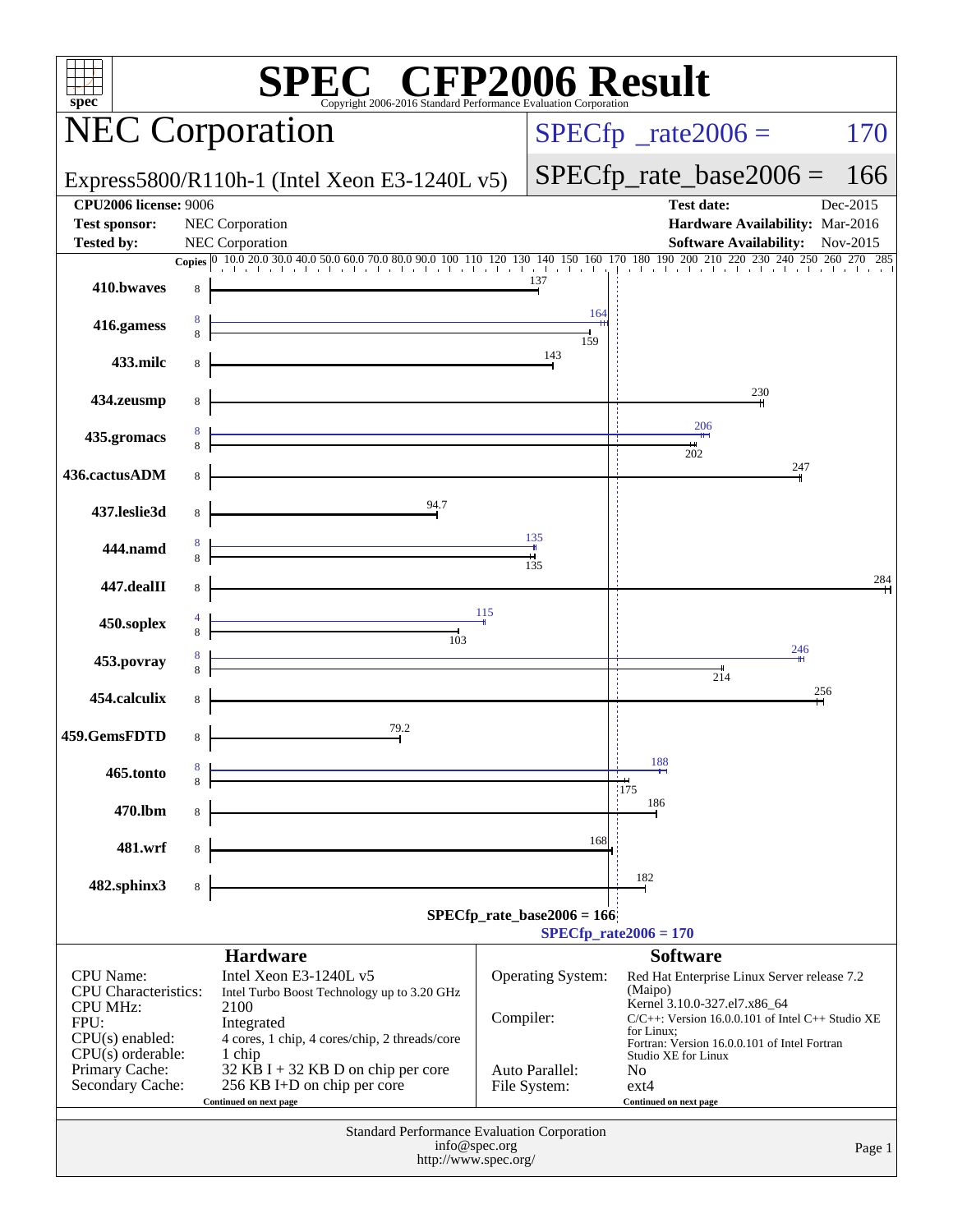

# NEC Corporation

### $SPECTp_rate2006 = 170$

Express5800/R110h-1 (Intel Xeon E3-1240L v5)

[SPECfp\\_rate\\_base2006 =](http://www.spec.org/auto/cpu2006/Docs/result-fields.html#SPECfpratebase2006) 166

| <b>CPU2006 license: 9006</b>                                               |                                                                                                             |                                                                                    | <b>Test date:</b><br>Dec-2015                                    |            |
|----------------------------------------------------------------------------|-------------------------------------------------------------------------------------------------------------|------------------------------------------------------------------------------------|------------------------------------------------------------------|------------|
| <b>Test sponsor:</b>                                                       | NEC Corporation                                                                                             |                                                                                    | Hardware Availability: Mar-2016                                  |            |
| <b>Tested by:</b>                                                          | <b>NEC</b> Corporation                                                                                      |                                                                                    | <b>Software Availability:</b>                                    | $Nov-2015$ |
| L3 Cache:<br>Other Cache:<br>Memory:<br>Disk Subsystem:<br>Other Hardware: | 8 MB I+D on chip per chip<br>None<br>16 GB (2 x 8 GB 2Rx8 PC4-2133P-E)<br>1 x 500 GB SATA, 7200 RPM<br>None | <b>System State:</b><br><b>Base Pointers:</b><br>Peak Pointers:<br>Other Software: | Run level 3 (multi-user)<br>$32/64$ -bit<br>$32/64$ -bit<br>None |            |

|                   | <b>Results Table</b> |                |       |                                                                                                          |       |                |              |               |                |              |                |              |                |              |
|-------------------|----------------------|----------------|-------|----------------------------------------------------------------------------------------------------------|-------|----------------|--------------|---------------|----------------|--------------|----------------|--------------|----------------|--------------|
|                   | <b>Base</b>          |                |       |                                                                                                          |       |                |              | <b>Peak</b>   |                |              |                |              |                |              |
| <b>Benchmark</b>  | <b>Copies</b>        | <b>Seconds</b> | Ratio | <b>Seconds</b>                                                                                           | Ratio | <b>Seconds</b> | <b>Ratio</b> | <b>Copies</b> | <b>Seconds</b> | <b>Ratio</b> | <b>Seconds</b> | <b>Ratio</b> | <b>Seconds</b> | <b>Ratio</b> |
| 410.bwayes        |                      | 793            | 137   | 794                                                                                                      | 137   | 793            | 137          | 8             | 793            | 137          | 794            | 137          | 793            | 137          |
| 416.gamess        | 8                    | 989            | 158   | 988                                                                                                      | 159   | 988            | 159          | 8             | 952            | 164          | 961            | 163          | 945            | 166          |
| 433.milc          | 8                    | 514            | 143   | 513                                                                                                      | 143   | 514            | 143          | 8             | 514            | 143          | 513            | 143          | 514            | 143          |
| $434$ . zeusmp    | 8                    | 317            | 229   | 315                                                                                                      | 231   | 317            | 230          | 8             | 317            | 229          | 315            | 231          | 317            | 230          |
| 435.gromacs       | 8                    | 283            | 202   | 281                                                                                                      | 203   | 285            | 200          | 8             | 274            | 208          | 279            | 205          | 277            | 206          |
| 436.cactusADM     | 8                    | 387            | 247   | 388                                                                                                      | 247   | 389            | 246          | 8             | 387            | 247          | 388            | 247          | 389            | 246          |
| 437.leslie3d      | 8                    | 797            | 94.4  | 793                                                                                                      | 94.8  | 794            | 94.7         | 8             | 797            | 94.4         | 793            | 94.8         | 794            | 94.7         |
| 444.namd          | 8                    | 480            | 134   | 473                                                                                                      | 136   | 475            | 135          | 8             | 472            | 136          | 474            | 135          | 476            | 135          |
| 447.dealII        | 8                    | 322            | 284   | 325                                                                                                      | 282   | 323            | 284          | 8             | 322            | 284          | 325            | 282          | 323            | 284          |
| 450.soplex        | 8                    | 644            | 104   | 645                                                                                                      | 103   | 646            | 103          |               | 291            | 115          | 291            | 115          | 293            | 114          |
| $453$ .povray     | 8                    | 199            | 214   | 199                                                                                                      | 213   | 199            | 214          | 8             | 173            | 246          | 172            | 248          | 173            | 246          |
| 454.calculix      | 8                    | 258            | 256   | 260                                                                                                      | 253   | 258            | 256          | 8             | 258            | 256          | 260            | 253          | 258            | 256          |
| 459.GemsFDTD      | 8                    | 1071           | 79.2  | 1072                                                                                                     | 79.2  | 1072           | 79.2         | 8             | 1071           | 79.2         | 1072           | 79.2         | 1072           | 79.2         |
| 465.tonto         | 8                    | 451            | 175   | 455                                                                                                      | 173   | 451            | 175          | 8             | 420            | 188          | 413            | 190          | 419            | <u>188</u>   |
| 470.1bm           | 8                    | 590            | 186   | 590                                                                                                      | 186   | 590            | 186          | 8             | 590            | 186          | 590            | 186          | 590            | 186          |
| 481.wrf           | 8                    | 533            | 168   | 532                                                                                                      | 168   | 533            | 168          | 8             | 533            | 168          | 532            | 168          | 533            | 168          |
| $482$ .sphinx $3$ | 8                    | 859            | 182   | 859                                                                                                      | 181   | 859            | 182          | 8             | 859            | 182          | 859            | 181          | 859            | 182          |
|                   |                      |                |       | Results appear in the order in which they were run. Bold underlined text indicates a median measurement. |       |                |              |               |                |              |                |              |                |              |

#### **[Submit Notes](http://www.spec.org/auto/cpu2006/Docs/result-fields.html#SubmitNotes)**

 The taskset mechanism was used to bind copies to processors. The config file option 'submit' was used to generate taskset commands to bind each copy to a specific processor. For details, please see the config file.

#### **[Operating System Notes](http://www.spec.org/auto/cpu2006/Docs/result-fields.html#OperatingSystemNotes)**

Stack size set to unlimited using "ulimit -s unlimited"

#### **[Platform Notes](http://www.spec.org/auto/cpu2006/Docs/result-fields.html#PlatformNotes)**

 BIOS Settings: Power Management Policy: Custom Energy Performance: Performance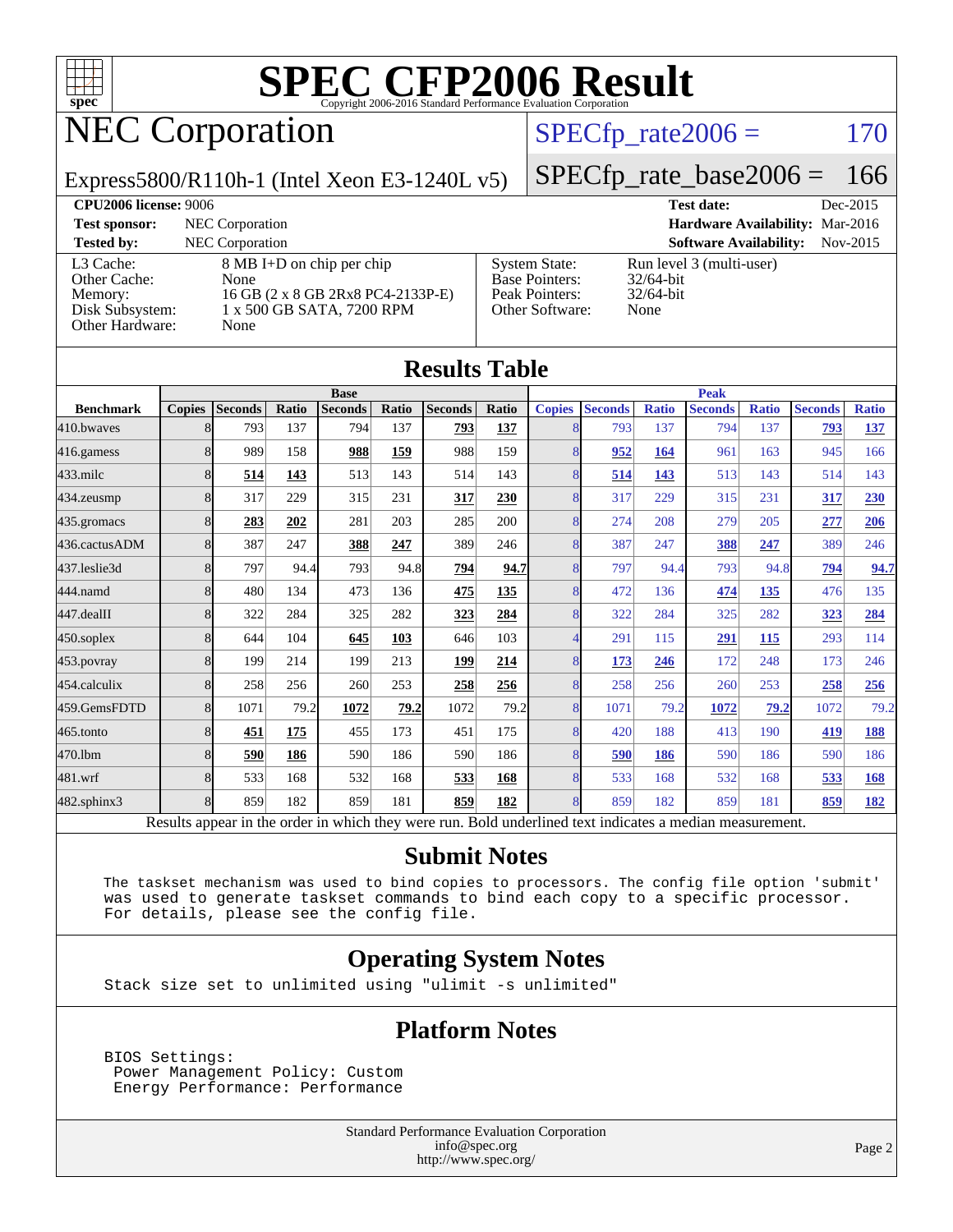

## NEC Corporation

 $SPECTp_rate2006 = 170$ 

Express5800/R110h-1 (Intel Xeon E3-1240L v5)

[SPECfp\\_rate\\_base2006 =](http://www.spec.org/auto/cpu2006/Docs/result-fields.html#SPECfpratebase2006) 166

**[Tested by:](http://www.spec.org/auto/cpu2006/Docs/result-fields.html#Testedby)** NEC Corporation **[Software Availability:](http://www.spec.org/auto/cpu2006/Docs/result-fields.html#SoftwareAvailability)** Nov-2015

**[CPU2006 license:](http://www.spec.org/auto/cpu2006/Docs/result-fields.html#CPU2006license)** 9006 **[Test date:](http://www.spec.org/auto/cpu2006/Docs/result-fields.html#Testdate)** Dec-2015 **[Test sponsor:](http://www.spec.org/auto/cpu2006/Docs/result-fields.html#Testsponsor)** NEC Corporation **[Hardware Availability:](http://www.spec.org/auto/cpu2006/Docs/result-fields.html#HardwareAvailability)** Mar-2016

#### **[General Notes](http://www.spec.org/auto/cpu2006/Docs/result-fields.html#GeneralNotes)**

Environment variables set by runspec before the start of the run: LD LIBRARY PATH = "/home/cpu2006/libs/32:/home/cpu2006/libs/64:/home/cpu2006/sh"

 Binaries compiled on a system with 1x Intel Core i5-4670K CPU + 32GB memory using RedHat EL 7.1 Transparent Huge Pages enabled with: echo always > /sys/kernel/mm/transparent\_hugepage/enabled

### **[Base Compiler Invocation](http://www.spec.org/auto/cpu2006/Docs/result-fields.html#BaseCompilerInvocation)**

[C benchmarks](http://www.spec.org/auto/cpu2006/Docs/result-fields.html#Cbenchmarks): [icc -m64](http://www.spec.org/cpu2006/results/res2016q1/cpu2006-20160125-38806.flags.html#user_CCbase_intel_icc_64bit_0b7121f5ab7cfabee23d88897260401c)

[C++ benchmarks:](http://www.spec.org/auto/cpu2006/Docs/result-fields.html#CXXbenchmarks) [icpc -m64](http://www.spec.org/cpu2006/results/res2016q1/cpu2006-20160125-38806.flags.html#user_CXXbase_intel_icpc_64bit_bedb90c1146cab66620883ef4f41a67e)

[Fortran benchmarks](http://www.spec.org/auto/cpu2006/Docs/result-fields.html#Fortranbenchmarks): [ifort -m64](http://www.spec.org/cpu2006/results/res2016q1/cpu2006-20160125-38806.flags.html#user_FCbase_intel_ifort_64bit_ee9d0fb25645d0210d97eb0527dcc06e)

[Benchmarks using both Fortran and C](http://www.spec.org/auto/cpu2006/Docs/result-fields.html#BenchmarksusingbothFortranandC): [icc -m64](http://www.spec.org/cpu2006/results/res2016q1/cpu2006-20160125-38806.flags.html#user_CC_FCbase_intel_icc_64bit_0b7121f5ab7cfabee23d88897260401c) [ifort -m64](http://www.spec.org/cpu2006/results/res2016q1/cpu2006-20160125-38806.flags.html#user_CC_FCbase_intel_ifort_64bit_ee9d0fb25645d0210d97eb0527dcc06e)

### **[Base Portability Flags](http://www.spec.org/auto/cpu2006/Docs/result-fields.html#BasePortabilityFlags)**

| 410.bwaves: -DSPEC CPU LP64<br>416.gamess: -DSPEC_CPU_LP64 |                                                                |
|------------------------------------------------------------|----------------------------------------------------------------|
| 433.milc: -DSPEC CPU LP64                                  |                                                                |
| 434.zeusmp: -DSPEC_CPU_LP64                                |                                                                |
| 435.gromacs: -DSPEC_CPU_LP64 -nofor_main                   |                                                                |
| 436.cactusADM: -DSPEC CPU LP64 -nofor main                 |                                                                |
| 437.leslie3d: -DSPEC CPU LP64                              |                                                                |
| 444.namd: - DSPEC_CPU_LP64                                 |                                                                |
| 447.dealII: -DSPEC_CPU_LP64                                |                                                                |
| 450.soplex: -DSPEC_CPU_LP64                                |                                                                |
| 453.povray: -DSPEC_CPU_LP64                                |                                                                |
| 454.calculix: -DSPEC_CPU_LP64 -nofor_main                  |                                                                |
| 459. GemsFDTD: - DSPEC CPU LP64                            |                                                                |
| 465.tonto: - DSPEC CPU LP64                                |                                                                |
| 470.1bm: - DSPEC CPU LP64                                  |                                                                |
|                                                            | 481.wrf: -DSPEC CPU_LP64 -DSPEC_CPU_CASE_FLAG -DSPEC_CPU_LINUX |
| 482.sphinx3: -DSPEC_CPU_LP64                               |                                                                |
|                                                            |                                                                |

### **[Base Optimization Flags](http://www.spec.org/auto/cpu2006/Docs/result-fields.html#BaseOptimizationFlags)**

[C benchmarks](http://www.spec.org/auto/cpu2006/Docs/result-fields.html#Cbenchmarks):

[-xCORE-AVX2](http://www.spec.org/cpu2006/results/res2016q1/cpu2006-20160125-38806.flags.html#user_CCbase_f-xAVX2_5f5fc0cbe2c9f62c816d3e45806c70d7) [-ipo](http://www.spec.org/cpu2006/results/res2016q1/cpu2006-20160125-38806.flags.html#user_CCbase_f-ipo) [-O3](http://www.spec.org/cpu2006/results/res2016q1/cpu2006-20160125-38806.flags.html#user_CCbase_f-O3) [-no-prec-div](http://www.spec.org/cpu2006/results/res2016q1/cpu2006-20160125-38806.flags.html#user_CCbase_f-no-prec-div) [-opt-prefetch](http://www.spec.org/cpu2006/results/res2016q1/cpu2006-20160125-38806.flags.html#user_CCbase_f-opt-prefetch) [-auto-p32](http://www.spec.org/cpu2006/results/res2016q1/cpu2006-20160125-38806.flags.html#user_CCbase_f-auto-p32) [-ansi-alias](http://www.spec.org/cpu2006/results/res2016q1/cpu2006-20160125-38806.flags.html#user_CCbase_f-ansi-alias) [-opt-mem-layout-trans=3](http://www.spec.org/cpu2006/results/res2016q1/cpu2006-20160125-38806.flags.html#user_CCbase_f-opt-mem-layout-trans_a7b82ad4bd7abf52556d4961a2ae94d5) Continued on next page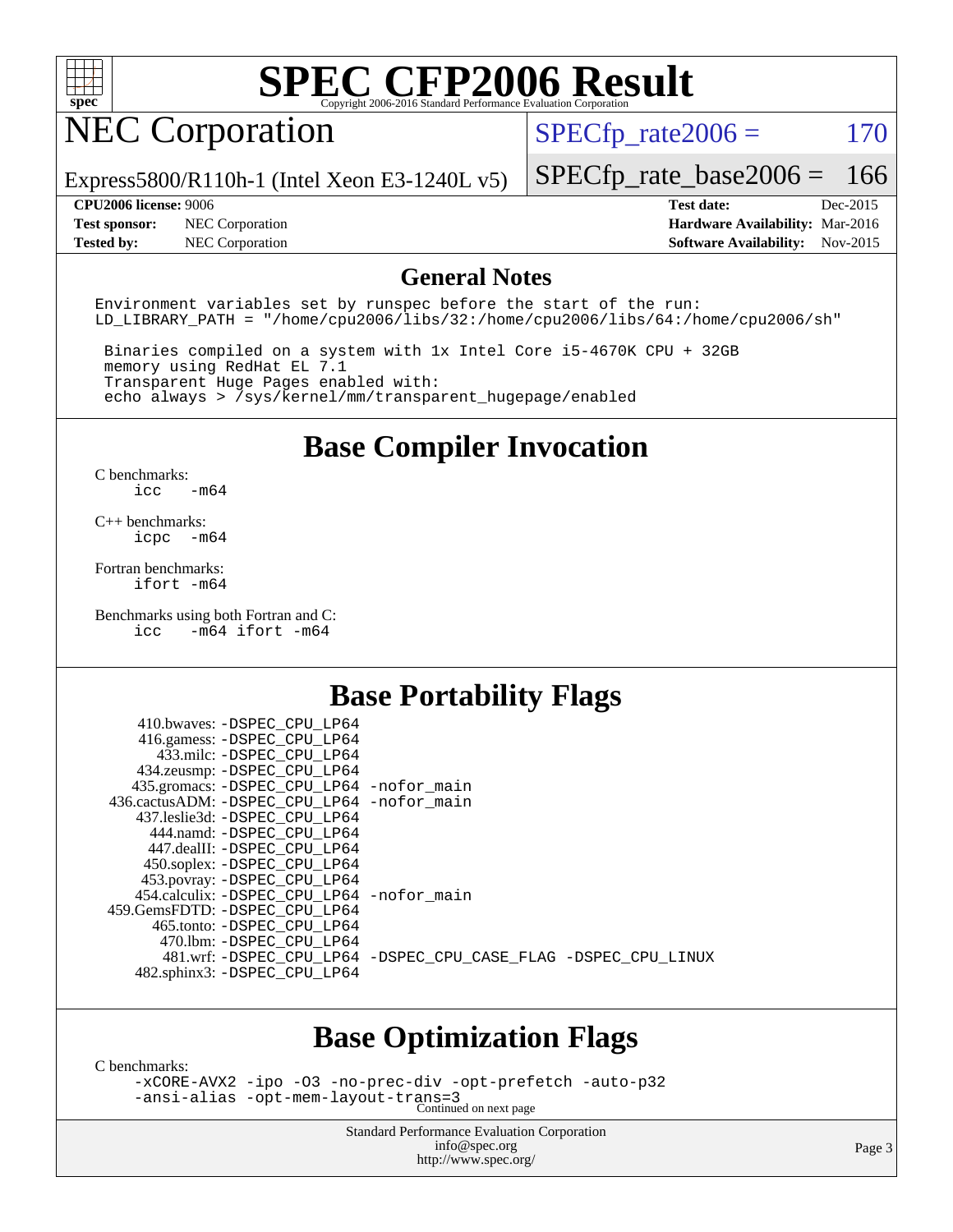

NEC Corporation

 $SPECTp_rate2006 = 170$ 

Express5800/R110h-1 (Intel Xeon E3-1240L v5) [SPECfp\\_rate\\_base2006 =](http://www.spec.org/auto/cpu2006/Docs/result-fields.html#SPECfpratebase2006) 166

**[Test sponsor:](http://www.spec.org/auto/cpu2006/Docs/result-fields.html#Testsponsor)** NEC Corporation **[Hardware Availability:](http://www.spec.org/auto/cpu2006/Docs/result-fields.html#HardwareAvailability)** Mar-2016

**[CPU2006 license:](http://www.spec.org/auto/cpu2006/Docs/result-fields.html#CPU2006license)** 9006 **[Test date:](http://www.spec.org/auto/cpu2006/Docs/result-fields.html#Testdate)** Dec-2015 **[Tested by:](http://www.spec.org/auto/cpu2006/Docs/result-fields.html#Testedby)** NEC Corporation **[Software Availability:](http://www.spec.org/auto/cpu2006/Docs/result-fields.html#SoftwareAvailability)** Nov-2015

### **[Base Optimization Flags \(Continued\)](http://www.spec.org/auto/cpu2006/Docs/result-fields.html#BaseOptimizationFlags)**

[C++ benchmarks:](http://www.spec.org/auto/cpu2006/Docs/result-fields.html#CXXbenchmarks)

[-xCORE-AVX2](http://www.spec.org/cpu2006/results/res2016q1/cpu2006-20160125-38806.flags.html#user_CXXbase_f-xAVX2_5f5fc0cbe2c9f62c816d3e45806c70d7) [-ipo](http://www.spec.org/cpu2006/results/res2016q1/cpu2006-20160125-38806.flags.html#user_CXXbase_f-ipo) [-O3](http://www.spec.org/cpu2006/results/res2016q1/cpu2006-20160125-38806.flags.html#user_CXXbase_f-O3) [-no-prec-div](http://www.spec.org/cpu2006/results/res2016q1/cpu2006-20160125-38806.flags.html#user_CXXbase_f-no-prec-div) [-opt-prefetch](http://www.spec.org/cpu2006/results/res2016q1/cpu2006-20160125-38806.flags.html#user_CXXbase_f-opt-prefetch) [-auto-p32](http://www.spec.org/cpu2006/results/res2016q1/cpu2006-20160125-38806.flags.html#user_CXXbase_f-auto-p32) [-ansi-alias](http://www.spec.org/cpu2006/results/res2016q1/cpu2006-20160125-38806.flags.html#user_CXXbase_f-ansi-alias) [-opt-mem-layout-trans=3](http://www.spec.org/cpu2006/results/res2016q1/cpu2006-20160125-38806.flags.html#user_CXXbase_f-opt-mem-layout-trans_a7b82ad4bd7abf52556d4961a2ae94d5)

[Fortran benchmarks](http://www.spec.org/auto/cpu2006/Docs/result-fields.html#Fortranbenchmarks):

[-xCORE-AVX2](http://www.spec.org/cpu2006/results/res2016q1/cpu2006-20160125-38806.flags.html#user_FCbase_f-xAVX2_5f5fc0cbe2c9f62c816d3e45806c70d7) [-ipo](http://www.spec.org/cpu2006/results/res2016q1/cpu2006-20160125-38806.flags.html#user_FCbase_f-ipo) [-O3](http://www.spec.org/cpu2006/results/res2016q1/cpu2006-20160125-38806.flags.html#user_FCbase_f-O3) [-no-prec-div](http://www.spec.org/cpu2006/results/res2016q1/cpu2006-20160125-38806.flags.html#user_FCbase_f-no-prec-div) [-opt-prefetch](http://www.spec.org/cpu2006/results/res2016q1/cpu2006-20160125-38806.flags.html#user_FCbase_f-opt-prefetch)

[Benchmarks using both Fortran and C](http://www.spec.org/auto/cpu2006/Docs/result-fields.html#BenchmarksusingbothFortranandC):

[-xCORE-AVX2](http://www.spec.org/cpu2006/results/res2016q1/cpu2006-20160125-38806.flags.html#user_CC_FCbase_f-xAVX2_5f5fc0cbe2c9f62c816d3e45806c70d7) [-ipo](http://www.spec.org/cpu2006/results/res2016q1/cpu2006-20160125-38806.flags.html#user_CC_FCbase_f-ipo) [-O3](http://www.spec.org/cpu2006/results/res2016q1/cpu2006-20160125-38806.flags.html#user_CC_FCbase_f-O3) [-no-prec-div](http://www.spec.org/cpu2006/results/res2016q1/cpu2006-20160125-38806.flags.html#user_CC_FCbase_f-no-prec-div) [-opt-prefetch](http://www.spec.org/cpu2006/results/res2016q1/cpu2006-20160125-38806.flags.html#user_CC_FCbase_f-opt-prefetch) [-auto-p32](http://www.spec.org/cpu2006/results/res2016q1/cpu2006-20160125-38806.flags.html#user_CC_FCbase_f-auto-p32) [-ansi-alias](http://www.spec.org/cpu2006/results/res2016q1/cpu2006-20160125-38806.flags.html#user_CC_FCbase_f-ansi-alias) [-opt-mem-layout-trans=3](http://www.spec.org/cpu2006/results/res2016q1/cpu2006-20160125-38806.flags.html#user_CC_FCbase_f-opt-mem-layout-trans_a7b82ad4bd7abf52556d4961a2ae94d5)

### **[Peak Compiler Invocation](http://www.spec.org/auto/cpu2006/Docs/result-fields.html#PeakCompilerInvocation)**

[C benchmarks](http://www.spec.org/auto/cpu2006/Docs/result-fields.html#Cbenchmarks):  $\text{icc}$  -m64

[C++ benchmarks \(except as noted below\):](http://www.spec.org/auto/cpu2006/Docs/result-fields.html#CXXbenchmarksexceptasnotedbelow) [icpc -m64](http://www.spec.org/cpu2006/results/res2016q1/cpu2006-20160125-38806.flags.html#user_CXXpeak_intel_icpc_64bit_bedb90c1146cab66620883ef4f41a67e)

450.soplex: [icpc -m32 -L/opt/intel/compilers\\_and\\_libraries\\_2016/linux/compiler/lib/ia32\\_lin](http://www.spec.org/cpu2006/results/res2016q1/cpu2006-20160125-38806.flags.html#user_peakCXXLD450_soplex_intel_icpc_b4f50a394bdb4597aa5879c16bc3f5c5)

[Fortran benchmarks](http://www.spec.org/auto/cpu2006/Docs/result-fields.html#Fortranbenchmarks): [ifort -m64](http://www.spec.org/cpu2006/results/res2016q1/cpu2006-20160125-38806.flags.html#user_FCpeak_intel_ifort_64bit_ee9d0fb25645d0210d97eb0527dcc06e)

[Benchmarks using both Fortran and C](http://www.spec.org/auto/cpu2006/Docs/result-fields.html#BenchmarksusingbothFortranandC):<br>icc -m64 ifort -m64  $-m64$  ifort  $-m64$ 

### **[Peak Portability Flags](http://www.spec.org/auto/cpu2006/Docs/result-fields.html#PeakPortabilityFlags)**

| 410.bwaves: -DSPEC CPU LP64                |
|--------------------------------------------|
| 416.gamess: -DSPEC_CPU_LP64                |
| 433.milc: -DSPEC CPU LP64                  |
| 434.zeusmp: -DSPEC_CPU_LP64                |
| 435.gromacs: -DSPEC_CPU_LP64 -nofor_main   |
| 436.cactusADM: -DSPEC_CPU_LP64 -nofor_main |
| 437.leslie3d: -DSPEC CPU LP64              |
| 444.namd: -DSPEC CPU LP64                  |
| 447.dealII: -DSPEC_CPU_LP64                |
| 450.soplex: -D_FILE_OFFSET_BITS=64         |
| 453.povray: -DSPEC_CPU_LP64                |
| 454.calculix: -DSPEC_CPU_LP64 -nofor_main  |
| 459.GemsFDTD: -DSPEC_CPU_LP64              |
| 465.tonto: - DSPEC CPU LP64                |

Continued on next page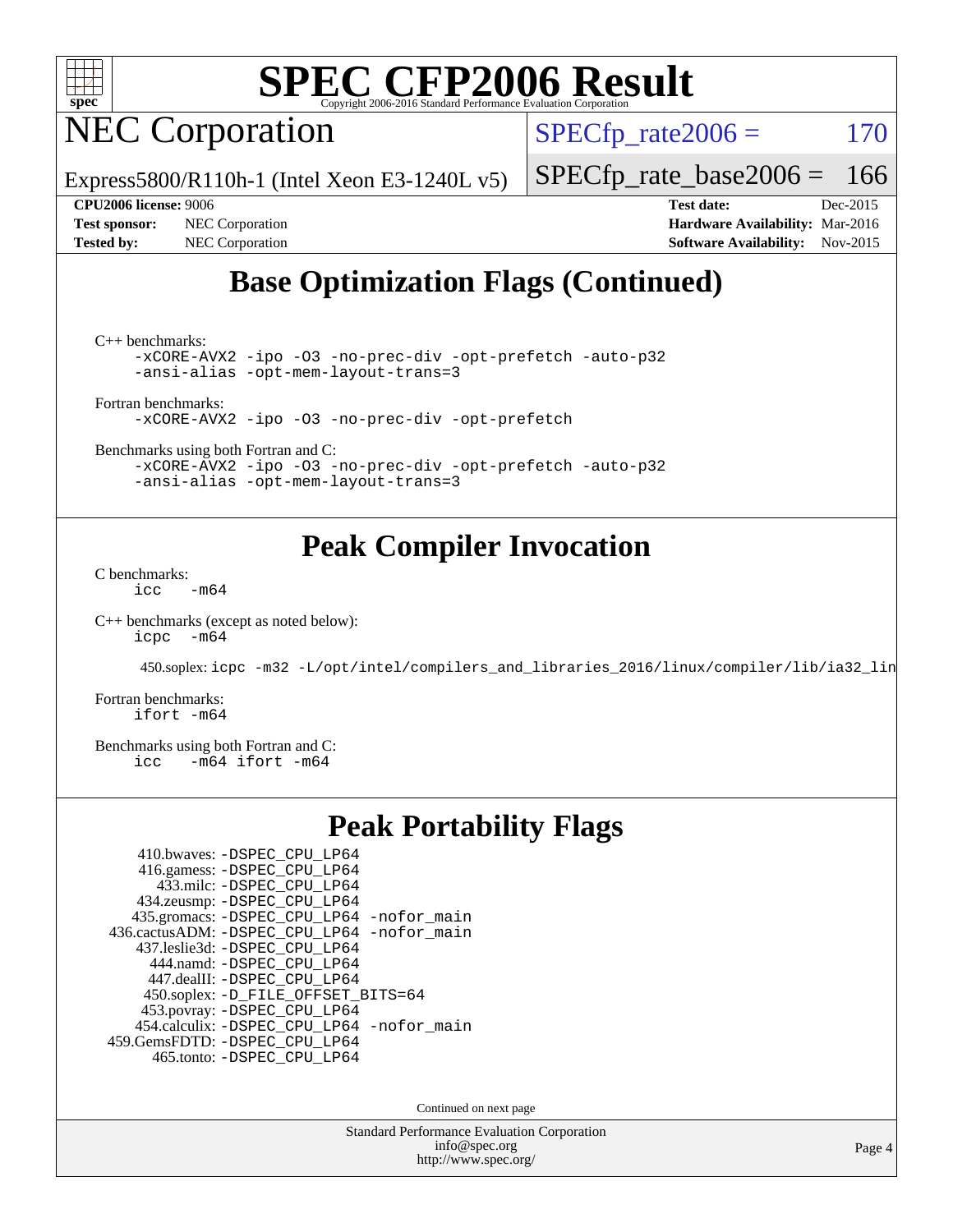

**NEC Corporation** 

 $SPECTp\_rate2006 = 170$ 

Express5800/R110h-1 (Intel Xeon E3-1240L v5)

[SPECfp\\_rate\\_base2006 =](http://www.spec.org/auto/cpu2006/Docs/result-fields.html#SPECfpratebase2006) 166

**[CPU2006 license:](http://www.spec.org/auto/cpu2006/Docs/result-fields.html#CPU2006license)** 9006 **[Test date:](http://www.spec.org/auto/cpu2006/Docs/result-fields.html#Testdate)** Dec-2015 **[Test sponsor:](http://www.spec.org/auto/cpu2006/Docs/result-fields.html#Testsponsor)** NEC Corporation **NEC Corporation [Hardware Availability:](http://www.spec.org/auto/cpu2006/Docs/result-fields.html#HardwareAvailability)** Mar-2016 **[Tested by:](http://www.spec.org/auto/cpu2006/Docs/result-fields.html#Testedby)** NEC Corporation **[Software Availability:](http://www.spec.org/auto/cpu2006/Docs/result-fields.html#SoftwareAvailability)** Nov-2015

### **[Peak Portability Flags \(Continued\)](http://www.spec.org/auto/cpu2006/Docs/result-fields.html#PeakPortabilityFlags)**

470.lbm: [-DSPEC\\_CPU\\_LP64](http://www.spec.org/cpu2006/results/res2016q1/cpu2006-20160125-38806.flags.html#suite_peakPORTABILITY470_lbm_DSPEC_CPU_LP64)

 481.wrf: [-DSPEC\\_CPU\\_LP64](http://www.spec.org/cpu2006/results/res2016q1/cpu2006-20160125-38806.flags.html#suite_peakPORTABILITY481_wrf_DSPEC_CPU_LP64) [-DSPEC\\_CPU\\_CASE\\_FLAG](http://www.spec.org/cpu2006/results/res2016q1/cpu2006-20160125-38806.flags.html#b481.wrf_peakCPORTABILITY_DSPEC_CPU_CASE_FLAG) [-DSPEC\\_CPU\\_LINUX](http://www.spec.org/cpu2006/results/res2016q1/cpu2006-20160125-38806.flags.html#b481.wrf_peakCPORTABILITY_DSPEC_CPU_LINUX) 482.sphinx3: [-DSPEC\\_CPU\\_LP64](http://www.spec.org/cpu2006/results/res2016q1/cpu2006-20160125-38806.flags.html#suite_peakPORTABILITY482_sphinx3_DSPEC_CPU_LP64)

### **[Peak Optimization Flags](http://www.spec.org/auto/cpu2006/Docs/result-fields.html#PeakOptimizationFlags)**

[C benchmarks](http://www.spec.org/auto/cpu2006/Docs/result-fields.html#Cbenchmarks):

433.milc: basepeak = yes

 $470$ .lbm: basepeak = yes

482.sphinx3: basepeak = yes

#### [C++ benchmarks:](http://www.spec.org/auto/cpu2006/Docs/result-fields.html#CXXbenchmarks)

```
 444.namd: -xCORE-AVX2(pass 2) -prof-gen:threadsafe(pass 1)
        -ipo(pass 2) -O3(pass 2) -no-prec-div(pass 2)
        -par-num-threads=1(pass 1) -opt-mem-layout-trans=3(pass 2)
        -prof-use(pass 2) -fno-alias -auto-ilp32
```
447.dealII: basepeak = yes

```
 450.soplex: -xCORE-AVX2(pass 2) -prof-gen:threadsafe(pass 1)
         -ipo(pass 2) -O3(pass 2) -no-prec-div(pass 2)
         -par-num-threads=1(pass 1) -opt-mem-layout-trans=3(pass 2)
         -prof-use(pass 2) -opt-malloc-options=3
```

```
 453.povray: -xCORE-AVX2(pass 2) -prof-gen:threadsafe(pass 1)
        -no-prec-div(pass 2)-par-num-threads=1(pass 1) -opt-mem-layout-trans=3(pass 2)
        -prof-use(pass 2) -unroll4 -ansi-alias
```
[Fortran benchmarks](http://www.spec.org/auto/cpu2006/Docs/result-fields.html#Fortranbenchmarks):

```
410.bwaves: basepeak = yes 416.gamess: -xCORE-AVX2(pass 2) -prof-gen:threadsafe(pass 1)
              -i\text{po}(pass 2) -\overline{O}3(pass 2)-no-prec-div(pass 2)
              -par-num-threads=1(pass 1) -prof-use(pass 2) -unroll2
              -inline-level=0 -scalar-rep-
    434.zeusmp: basepeak = yes
    437.leslie3d: basepeak = yes
459.GemsFDTD: basepeak = yes
```
Continued on next page